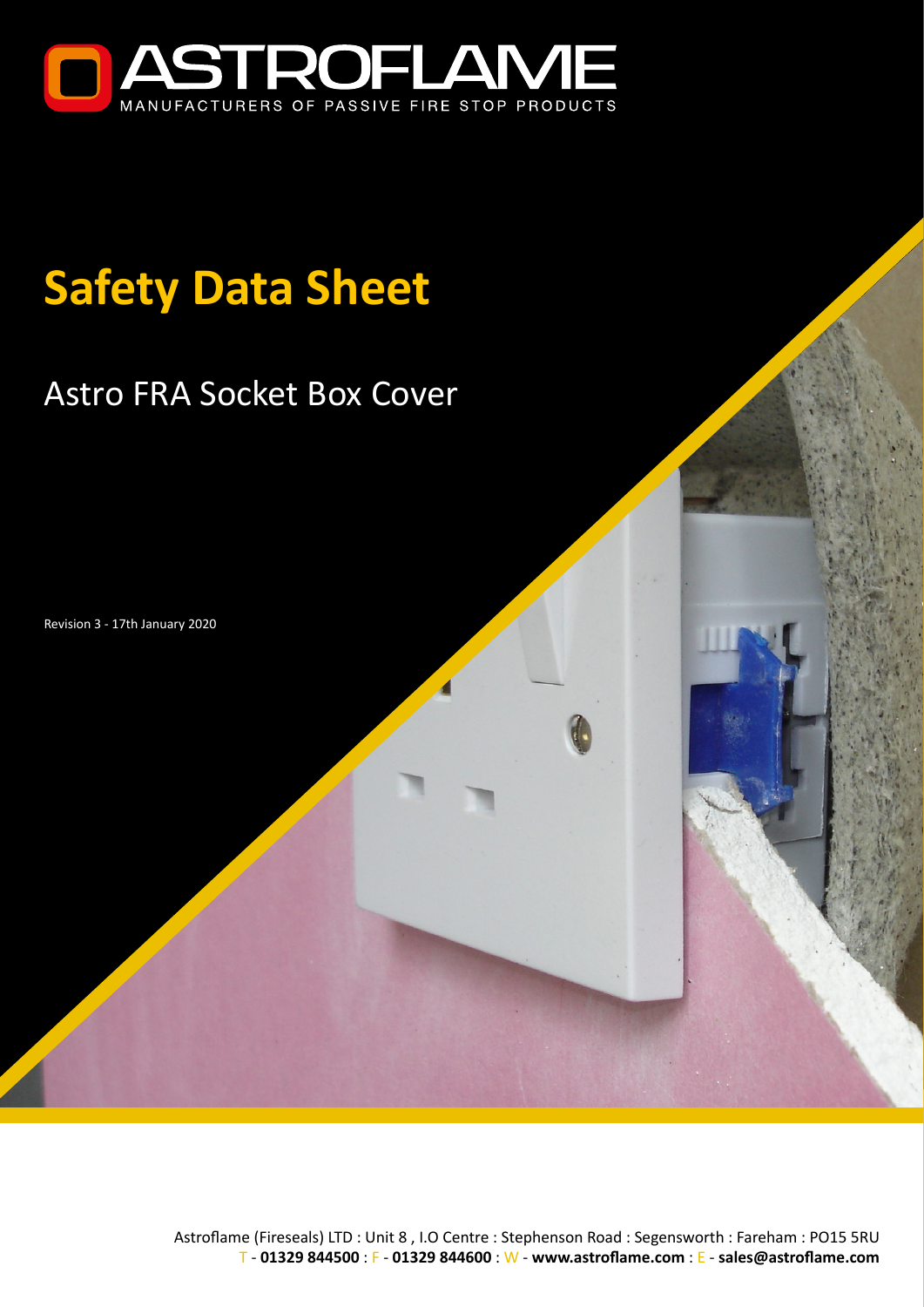

#### Section 1: Identification of the substance/mixture and of the company/undertaking

#### 1.1 Product identifier

**Product Name** : Astro FRA Socket Box Cover

**Product Code** : AFFRASOC

1.2. Relevant identified uses of the substance or mixture and uses advised against

Use of substance / mixture : Expands when heated to act as a fire stop. Main application is in fire protection.

#### 1.3. Details of the supplier of the safety data sheet

| <b>Company Name:</b> Astroflame (Fireseals) LTD |
|-------------------------------------------------|
| Unit 8, I.O Centre                              |
| Stephenson Road                                 |
| Segensworth                                     |
| Fareham                                         |
| <b>PO15 5RU</b>                                 |
| United Kingdom                                  |
|                                                 |

- **Tel Number :** (0) 44 1329 844500
- **Fax Number :** (0) 44 1329 844600
- **Email :** sales@astroflame.com

1.4. Emergency telephone number

#### Section 2: Classification of the substance or mixture

#### 2.1. Classification of the substance or mixture

**Classification according to Regulation :**  The product is not classified according to CLP regulation. **(EC) No 1272/2008 [CLP/GHS]**

**Classification according to Directive :**  Not classified. **67/548/EEC or 1999/45/EC**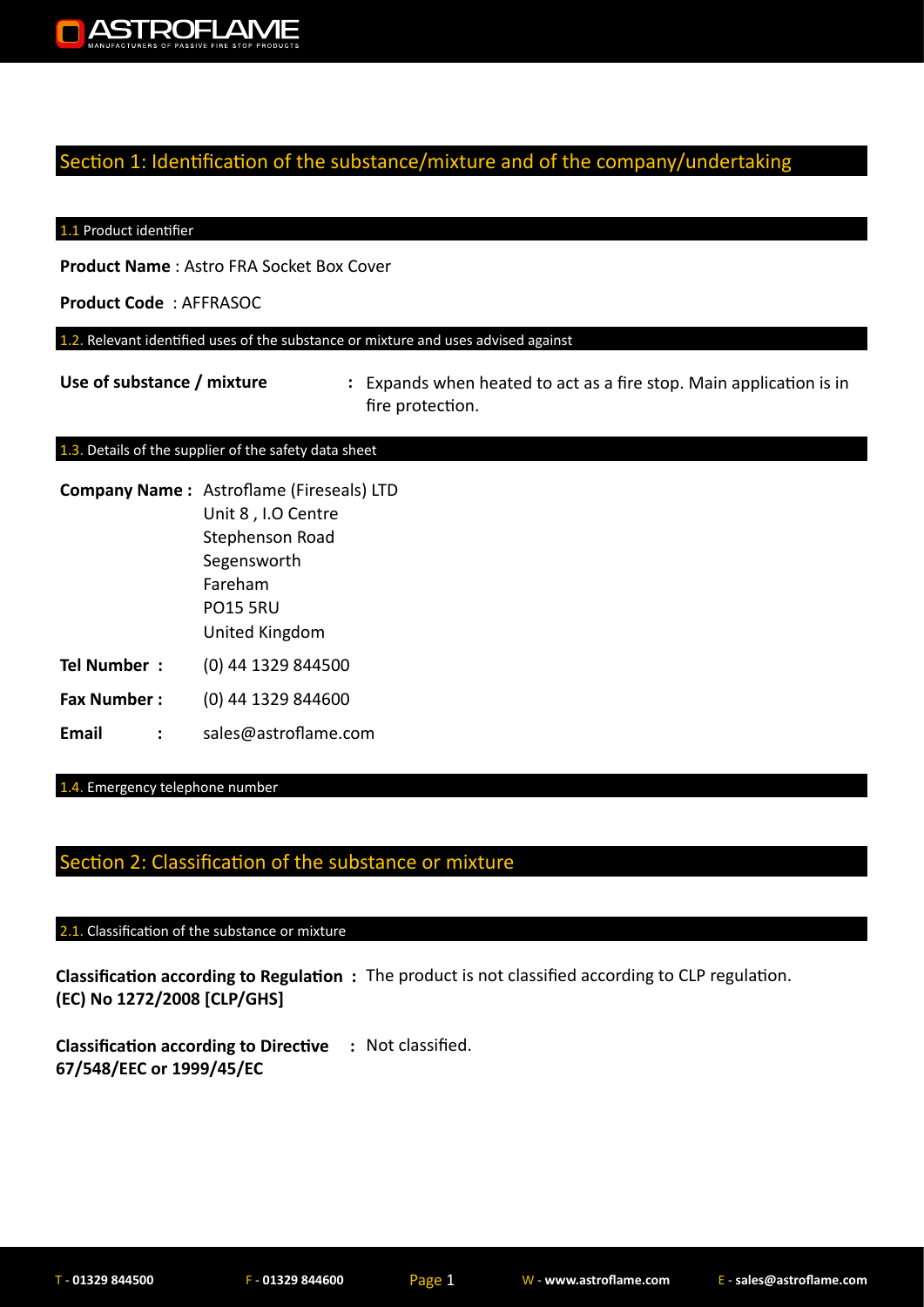#### 2.2. Label elements

| Labelling according to Regulation<br>(EC) No 1272/2008 [CLP/GHS] |   | : The product has not been classified and marked in accordance<br>with Regulation (EC) No 1272/2008.                   |
|------------------------------------------------------------------|---|------------------------------------------------------------------------------------------------------------------------|
| Supplemental hazard information<br>(EU)                          | ÷ | These products contain low bio-persistence mineral fibres                                                              |
|                                                                  |   | These products are not hazardous in the form in which they are<br>shipped by the manufacturer.                         |
|                                                                  |   | However, they may produce low levels of fibre-containing dust as<br>a result of downstream activities such as cutting. |
| Other hazards<br>2.3.                                            |   |                                                                                                                        |

**Other Hazards :** 

Mild mechanical irritation to skin, eyes and upper respiratory system may result from exposure, however any effects are usually temporary.

## Section 3: Composition/information on ingredients

# 3.2. Mixtures

**Mixtures :** 

These products are made from varying amounts of low bio-persistence mineral fibres, organic fibres and binders.

## Section 4: First aid measures

| 4.1. Description of first aid measures              |                                              |                                                                                                                                                                                      |
|-----------------------------------------------------|----------------------------------------------|--------------------------------------------------------------------------------------------------------------------------------------------------------------------------------------|
| General                                             |                                              | The main hazards arise from downstream activities such as<br>cutting.                                                                                                                |
| Eye contact                                         | $\ddot{\phantom{a}}$                         | In case of eye contact, irrigate abundantly with water. Seek<br>medical attention.                                                                                                   |
| Inhalation                                          | ÷                                            | Avoid breathing dust. If breathing difficulties are experienced<br>whilst cutting, remove to fresh air or a ventilated area and seek<br>medical advice.                              |
| <b>Skin contact</b>                                 | ٠<br>$\bullet$                               | If possible, vacuum excessive dust from clothes as well as skin<br>and hair. Wash and clean contaminated skin with soap and clean<br>water. Clothes should be washed professionally. |
| Ingestion<br><b>Self-Protection for First Aider</b> | $\ddot{\phantom{a}}$<br>$\ddot{\phantom{a}}$ | If small quantities are ingested, seek medical advice.<br>Wear suitable personal protective equipment to avoid inhaling<br>dust.                                                     |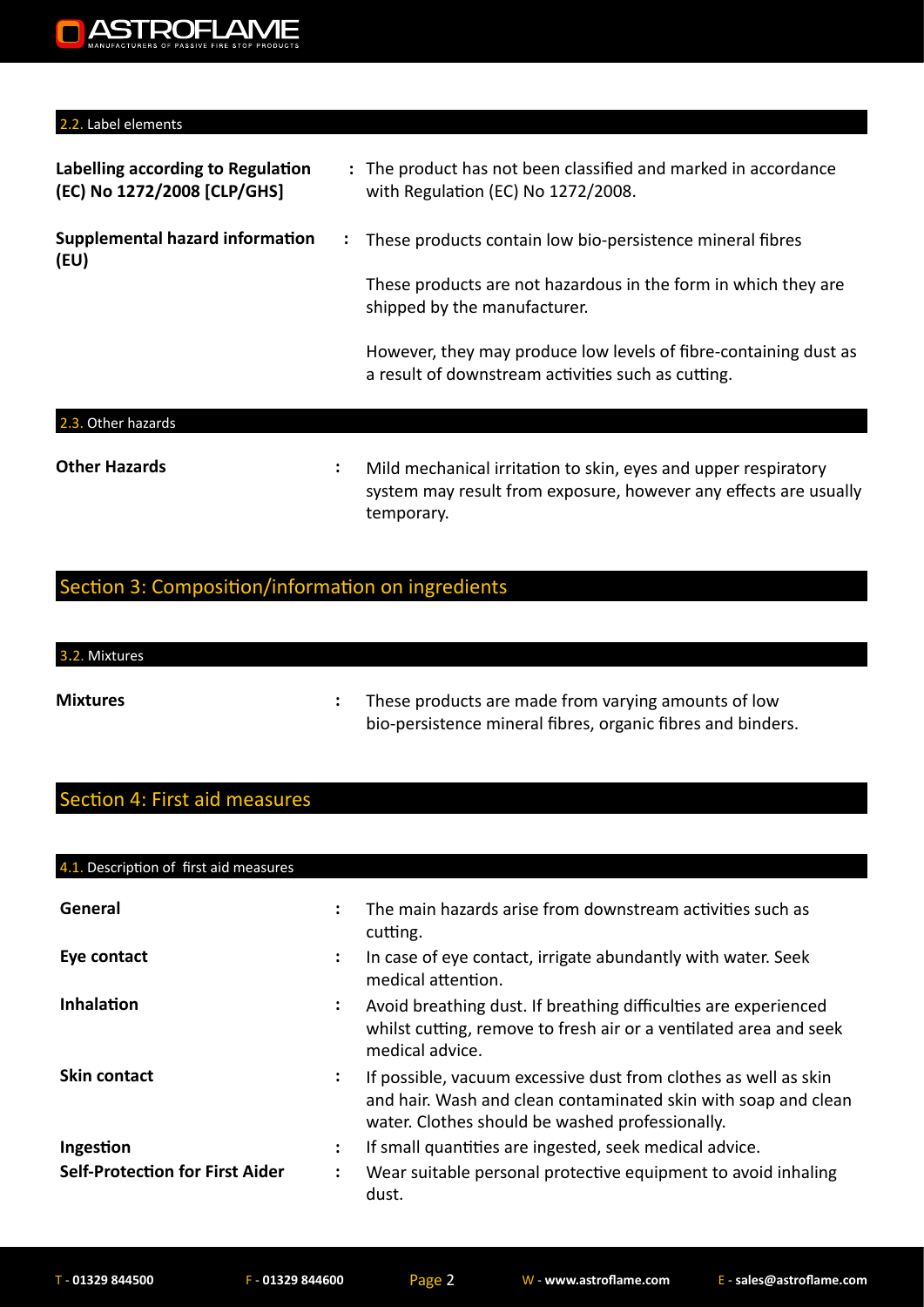

#### 4.2. Most important symptons and effects, both acute and delayed

| <b>Symptoms</b> | No symptoms expected. |
|-----------------|-----------------------|
| <b>Effects</b>  | No effects expected.  |

#### 4.3. Indication of any immediate medical attention and special treatment needed

| <b>Notes for Doctor</b>  | None required. |
|--------------------------|----------------|
| <b>Special Treatment</b> | None required. |

#### ection 5: Fire-Fighting measures

| 5.1. Extinguishing media |
|--------------------------|
|--------------------------|

| Suitable extinguishing media   | Not flammable   |
|--------------------------------|-----------------|
| Unsuitable extinguishing media | Not applicable. |

#### 5.2. Special hazards arising from the substance or mixture

**Hazardous combustion products :** None.

5.3. Advice for fire - fighters

Advice for fire - fighters : None.

## ection 6: Accidental release measures

#### 6.1. Personal precautions, protective equipment and emergency procedures

| For non-emergency personnel<br><b>Protective equipment</b> | ÷<br>÷ | Avoid inhaling dust.<br>Protective clothing should be provided for operators along with<br>protective equipment. (shown in Section 8)                                                           |
|------------------------------------------------------------|--------|-------------------------------------------------------------------------------------------------------------------------------------------------------------------------------------------------|
| <b>Emergency procedures</b>                                | ÷      | None required.                                                                                                                                                                                  |
| For emergency responders                                   | ÷      | Avoid inhaling dust                                                                                                                                                                             |
| Personal protective equipment                              | ÷      | Protective clothing should be provided along with protective<br>equipment (shown in section 8)                                                                                                  |
| 6.2. Environmental precautions                             |        |                                                                                                                                                                                                 |
| Environmental                                              | ÷      | Remove dust by using a vacuum cleaner fitted with 'H' type<br>filters. Where vacuum cleaning is not possible, dampen down<br>dust and collect whilst still damp. Suitable bags are required for |

disposal.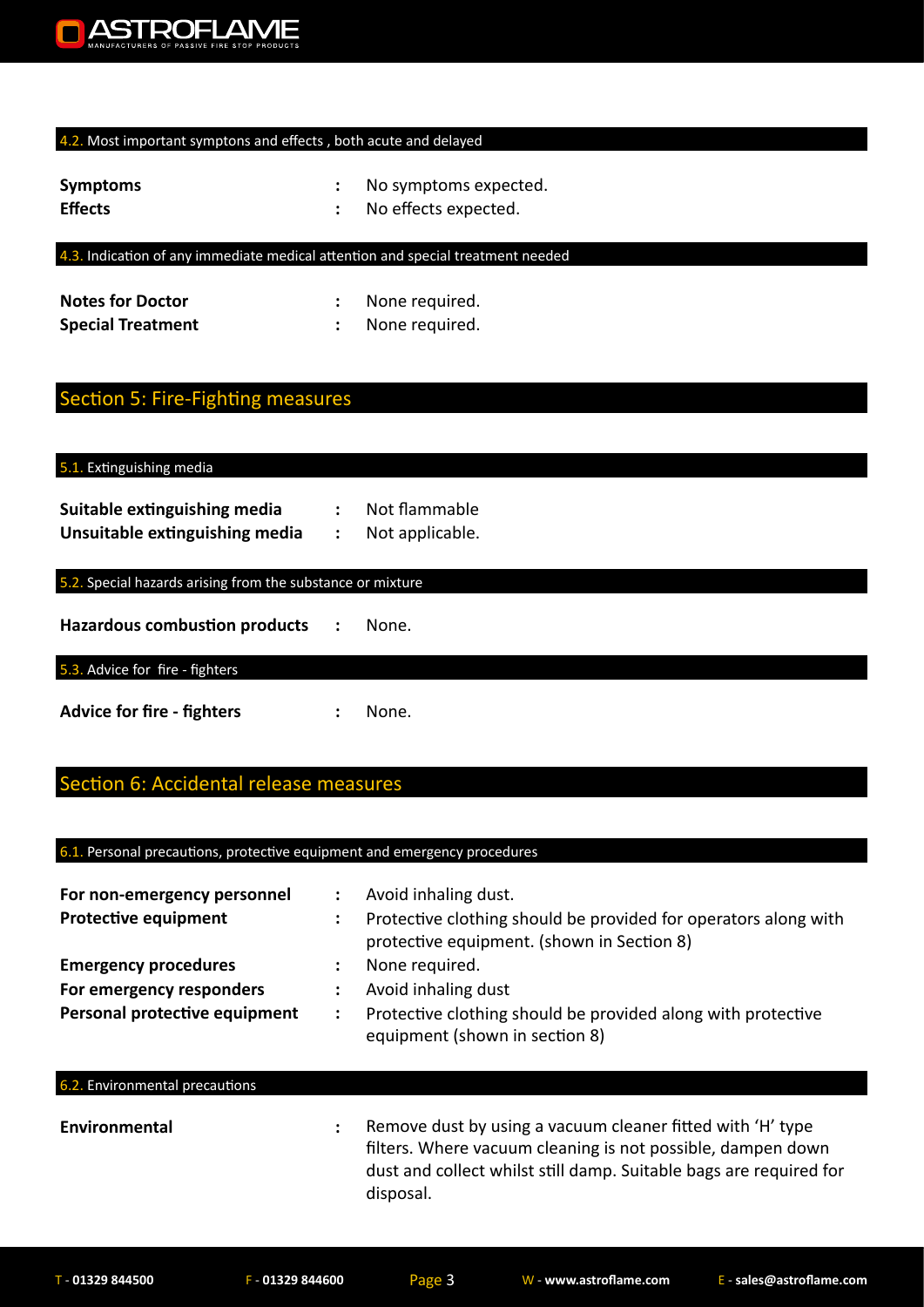

#### 6.3. Methods and materials for containment and cleaning up

| For containment                  | ٠<br>$\bullet$ | Dampen down any dust spillages as soon as possible and collect<br>whilst still damp.                                                                       |
|----------------------------------|----------------|------------------------------------------------------------------------------------------------------------------------------------------------------------|
| For cleaning up                  | :              | Remove dust using vacuum with 'H' type filters and suitable bags<br>for containment.                                                                       |
|                                  |                | Dust should be packaged into impermeable plastic sacks which<br>should be sealed. Such waste should then be disposed of<br>according to local regulations. |
| 6.4. Reference to other sections |                |                                                                                                                                                            |

#### **Reference to other sections : Section 7 for Handling and Storage and Section 8 for Protective** Equipment.

#### Section 7: Handling and storage

#### 7.1. Precautions for safe handling **Protective measures <b>:** No special protective measures are normally required **Advice on safe handling :** Normal safe precautions for handling can be employed. **Fire prevention :** Products are not flammable. **Aerosol and dust generation : prevention** Small amounts of dust may be generated if products are allowed to abrade against each other

- **Environmental precautions :** No special precautions are required.
- **Advice on general occupational :**  Wear protective clothing.

#### 7.2. Conditions for safe storage, including any incompatibilities

| <b>Technical measures and storage</b><br>conditions | ÷              | Both un-cut and cut products should be packed to prevent<br>movement and abrasion during transit and to prevent absorption<br>of water. |
|-----------------------------------------------------|----------------|-----------------------------------------------------------------------------------------------------------------------------------------|
|                                                     |                | Otherwise normal safe precautions for storage can be used.                                                                              |
|                                                     |                | To avoid damage and distortion, store on a smooth level surface,<br>in a fully supported position off the ground and in a dry place.    |
| <b>Packaging materials</b>                          | ÷              | Card cartons.                                                                                                                           |
| <b>Requirements for storage</b>                     |                | Dry location.                                                                                                                           |
| <b>Storage class</b>                                |                | $N/A$ .                                                                                                                                 |
| <b>Materials to avoid</b>                           | $\ddot{\cdot}$ | No special requirements.                                                                                                                |
| <b>Further information on</b><br>storage conditions |                | $N/A$ .                                                                                                                                 |

**hygiene**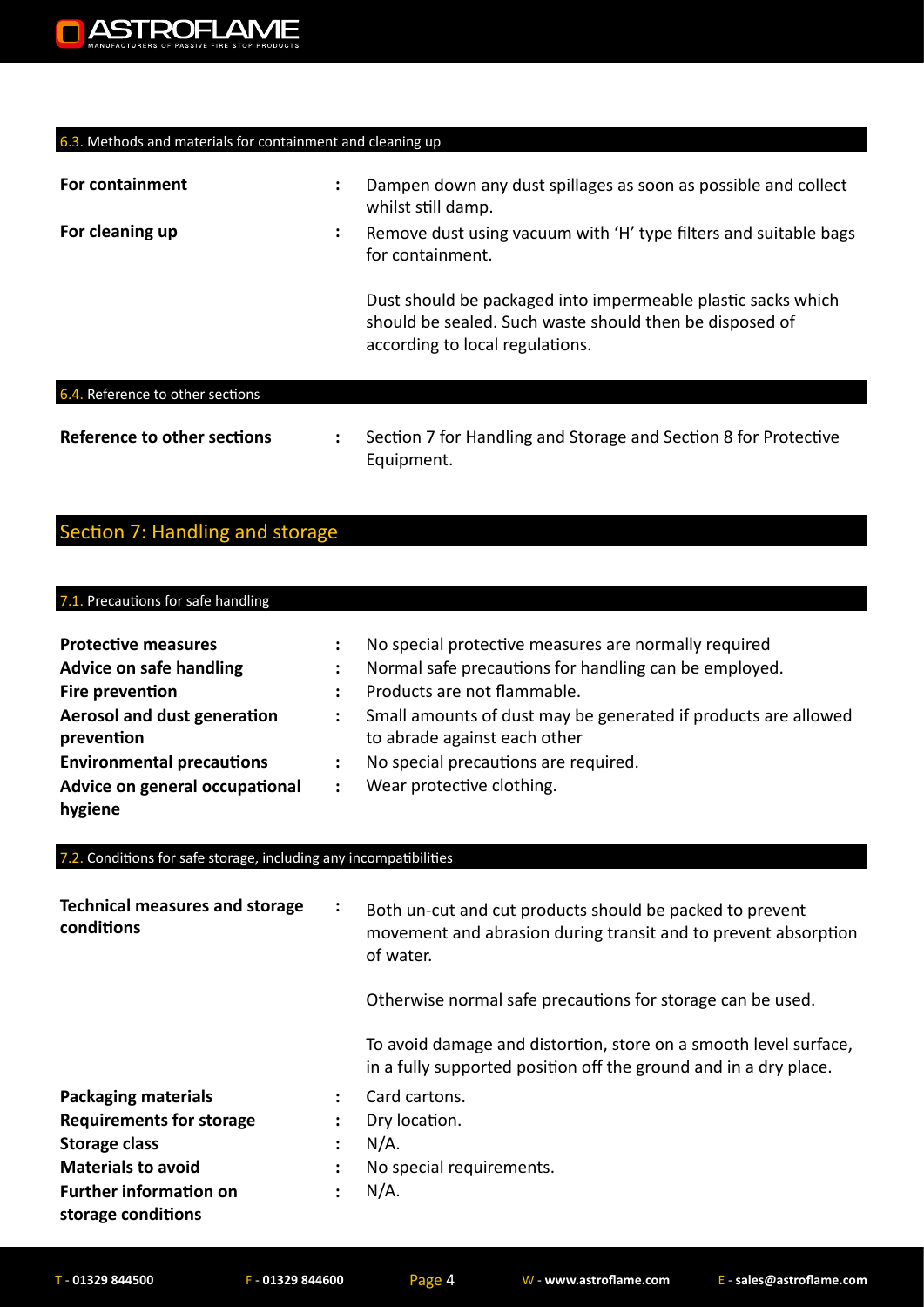

7.3. Specific end use(s)

**Specific end use(s) <b>:** See references to dust hazards during cutting, Section 4.

#### Section 8: Exposure controls/personal protection

| 8.1. Control parameters   |   |                                                                                                                                                                                                                                  |
|---------------------------|---|----------------------------------------------------------------------------------------------------------------------------------------------------------------------------------------------------------------------------------|
| <b>Control Parameters</b> | ÷ | Reference should be made to local and country-specific<br>occupational exposure limits for dust and low bio-persistence<br>mineral fibres.                                                                                       |
|                           |   | UK monitoring methods can be found as follows:                                                                                                                                                                                   |
|                           |   | MDHS 14/4 - General methods of sampling and gravimetric<br>analysis of thoracic and inhalable aerosols.<br>MDHS 59 - Machine-made fibres airborne number concentration<br>and classification by phase contrast light microscopy. |
|                           |   | NIOSH 0500 - Particulates not otherwise regulated, total.<br>NIOSH 0600 - Particulates not otherwise regulated, respirable.<br>NIOSH 7400 - Asbestos and other fibres by PCM.                                                    |
| 8.2. Exposure Controls    |   |                                                                                                                                                                                                                                  |
| <b>Exposure Controls</b>  | ÷ | Fit and use appropriate local exhaust ventilation systems for<br>cutting and machining operations.                                                                                                                               |
|                           |   | Maintain a clean workspace using a vacuum cleaner.                                                                                                                                                                               |

# 9: Information on basic physical and chemical properties

#### 9.1. Information on basic physical and chemical properties

| <b>Physical State</b>         |                | Solid material                                                                 |
|-------------------------------|----------------|--------------------------------------------------------------------------------|
| Appearance                    |                | Formed product                                                                 |
| Colour                        | $\ddot{\cdot}$ | Grey                                                                           |
| Odour                         |                | N/A                                                                            |
| <b>Odour threshold</b>        |                | N/A                                                                            |
| pH                            |                | N/A                                                                            |
| <b>Melting/Freezing Point</b> | ÷              | N/A but see Astroflame Technical Brochure for maximum working<br>temperatures. |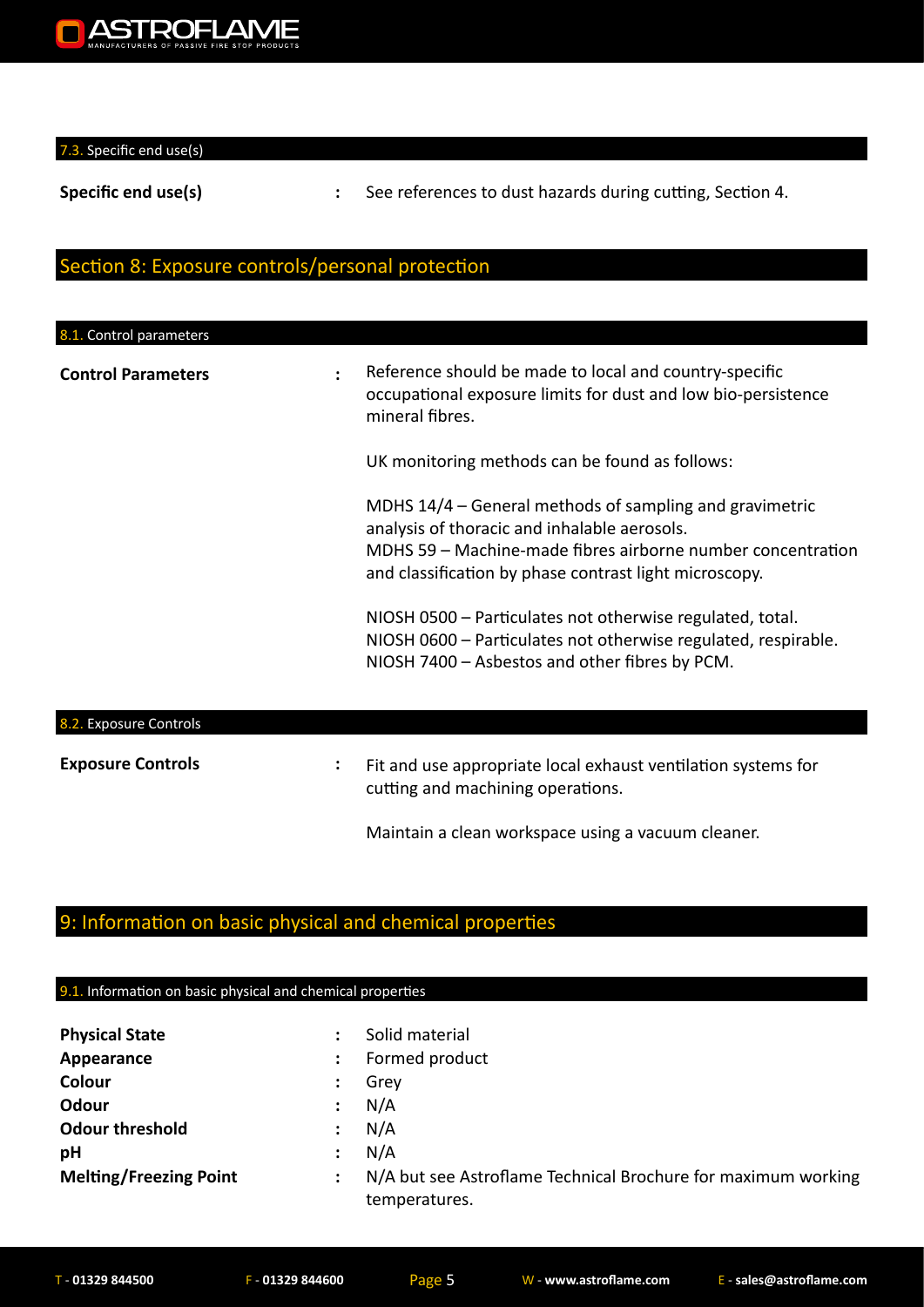

| <b>Boiling point</b>                            |                      | N/A                   |
|-------------------------------------------------|----------------------|-----------------------|
| <b>Flash point</b>                              | $\ddot{\phantom{a}}$ | N/A                   |
| <b>Evaporation rate</b>                         | $\ddot{\phantom{a}}$ | N/A                   |
| Flammability (solid, gas)                       | $\mathbf{L}$         | N/A                   |
| Upper/lower flammability or<br>explosive limits | $\ddot{\cdot}$       | N/A                   |
| <b>Upper explosive limit</b>                    | $\ddot{\cdot}$       | N/A                   |
| Lower explosive limit                           | $\ddot{\phantom{a}}$ | N/A                   |
| Vapour pressure                                 | $\ddot{\phantom{a}}$ | N/A                   |
| <b>Vapour density</b>                           | $\mathbf{L}$         | N/A                   |
| <b>Relative density</b>                         | $\mathbf{L}$         | $200 \text{ kg/m}$ 3  |
| <b>Solubility</b>                               |                      | Not soluble in water. |
| Partition coefficient n-octanol/                | $\ddot{\phantom{a}}$ | N/A                   |
| Water                                           |                      |                       |
| <b>Auto-ignition temperature</b>                | $\ddot{\cdot}$       | N/A                   |
| <b>Decomposition temperature</b>                | $\ddot{\phantom{a}}$ | N/A                   |
| <b>Dynamic viscosity</b>                        | $\ddot{\phantom{a}}$ | N/A                   |
| <b>Kinematic viscosity</b>                      | $\ddot{\phantom{a}}$ | N/A                   |
| <b>Explosive Properties</b>                     | $\ddot{\cdot}$       | N/A                   |
| <b>Oxidising Properties</b>                     | $\ddot{\phantom{a}}$ | N/A                   |

# Section 10: Stability and reactivity

| 10.1. Reactivity                         |                      |                          |
|------------------------------------------|----------------------|--------------------------|
| Reactivity                               | $\ddot{\cdot}$       | Stable and non-reactive. |
| 10.2. Chemical Stability                 |                      |                          |
| <b>Chemical stability</b>                | $\ddot{\phantom{a}}$ | Stable and inert.        |
| 10.3. Possibility of hazerdous reactions |                      |                          |
| <b>Hazardous reactions</b>               |                      | None.                    |
| 10.4. Conditions to avoid                |                      |                          |
| <b>Conditions to avoid</b>               |                      | None.                    |
| 10.5. Incompatible materials             |                      |                          |
| <b>Incompatible Materials</b>            | $\ddot{\phantom{a}}$ | None.                    |
| 10.6. Hazardous Decomposition Products   |                      |                          |
| <b>Hazardous Decomposition Products:</b> |                      | None.                    |
|                                          |                      |                          |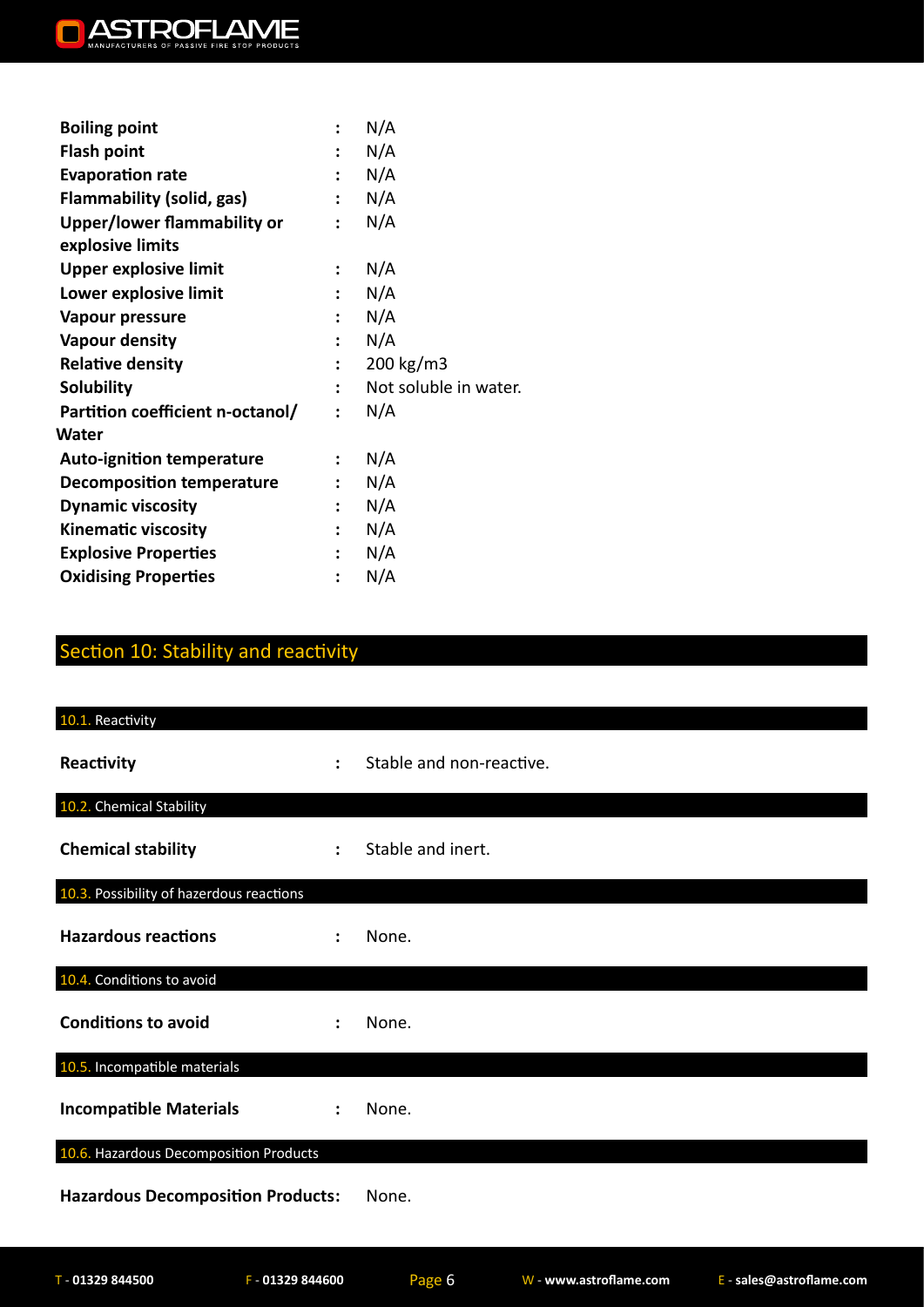

# Section 11: Toxicological information

| 11.1. Information on toxicological effects                                   |                           |                                                                                                                                                                                                                                                             |
|------------------------------------------------------------------------------|---------------------------|-------------------------------------------------------------------------------------------------------------------------------------------------------------------------------------------------------------------------------------------------------------|
| <b>Toxicity values</b>                                                       | ÷                         | Exposure is mainly due to low levels of dusts generated during<br>downstream activities such as cutting.<br>Low bio-persistence mineral fibres as used in these products have<br>been developed to be quickly and effectively cleared from lung<br>tissues. |
| Symptoms/routes of exposure                                                  |                           |                                                                                                                                                                                                                                                             |
| <b>Acute Effects</b>                                                         |                           |                                                                                                                                                                                                                                                             |
| <b>Acute Inhalation Toxicity</b><br><b>Skin Irritation</b><br>Eye Irritation | $\ddot{\phantom{a}}$<br>÷ | Nose and throat irritation<br>Mild irritation.<br>Irritation.                                                                                                                                                                                               |
| <b>Chronic Effects</b>                                                       |                           |                                                                                                                                                                                                                                                             |
| <b>Respiratory or Skin Sensitisation</b>                                     | $\ddot{\cdot}$            | Irritation of both the respiratory tract and skin is by mechanical<br>means and is not the result of an allergic reaction or chemical<br>damage.                                                                                                            |

| Section 12: Ecological information       |                      |                                                                                                                                                                           |
|------------------------------------------|----------------------|---------------------------------------------------------------------------------------------------------------------------------------------------------------------------|
| 12.1. Toxicity                           |                      |                                                                                                                                                                           |
| <b>Toxicity</b>                          | $\ddot{\cdot}$       | is insoluble in water and remains stable over time. The major<br>constituents are similar in their chemical composition to naturally<br>occurring materials and minerals. |
| 12.2. Persistence and Degradability      |                      |                                                                                                                                                                           |
| <b>Persistence and degradability</b>     |                      | Not established                                                                                                                                                           |
| 12.3. Bioaccumulative potential          |                      |                                                                                                                                                                           |
| <b>Bioaccumulative potential</b>         |                      | Not established.                                                                                                                                                          |
| 12.4. Mobility in soil                   |                      |                                                                                                                                                                           |
| <b>Mobility in Soil</b>                  | $\ddot{\phantom{a}}$ | No information available.                                                                                                                                                 |
| 12.5. Results of PBT and vPvB assessment |                      |                                                                                                                                                                           |
| <b>PBT</b> identification                |                      | The product do not contain substances that are considered as<br>either PBT or vPvB.                                                                                       |
| T - 01329 844500                         | $F - 01329844600$    | Page 7<br>E - sales@astroflame.com<br>W - www.astroflame.com                                                                                                              |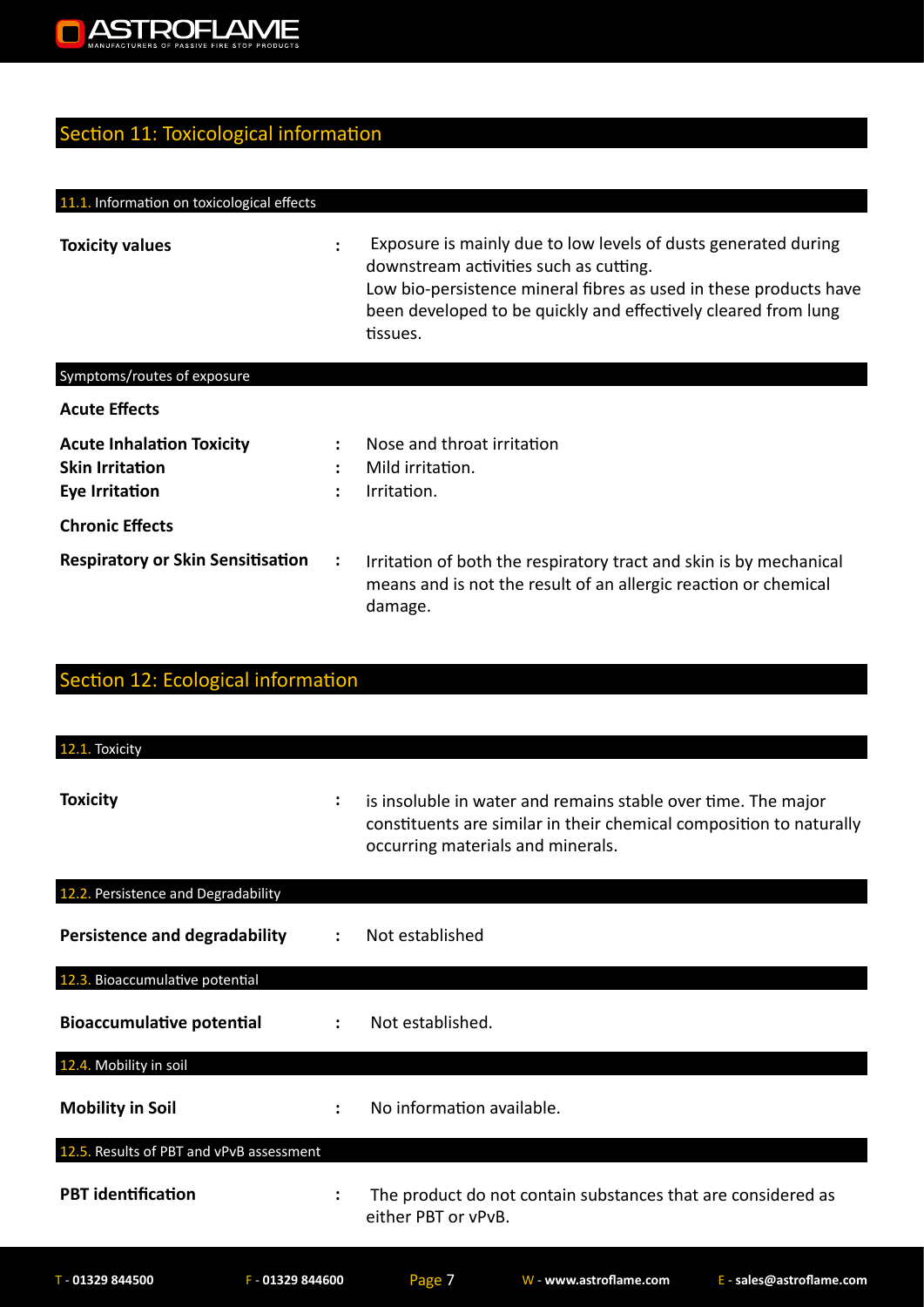

12.6. Other adverse effects

**Other adverse effects :** No other additional information available.

#### Section 13: Disposal considerations

| 13.1. Waste treatment methods     |                                                                                          |
|-----------------------------------|------------------------------------------------------------------------------------------|
| <b>Product/Packaging Disposal</b> | Packaging can be cleaned and recycled.                                                   |
| <b>Waste Treatment Options</b>    | Waste from the product may be disposed of in landfill according<br>to local regulations. |

# Section 14: Transport information

| 14.1. UN Number                                                                       |                      |                                                                         |
|---------------------------------------------------------------------------------------|----------------------|-------------------------------------------------------------------------|
| <b>UN Number</b>                                                                      | ÷                    | Product is not dangerous according to current transport<br>regulations. |
| 14.2. UN Proper Shipping Name                                                         |                      |                                                                         |
| <b>UN Proper Shipping Name</b>                                                        |                      | N/A                                                                     |
| 14.3. Transport Hazard Class(es)                                                      |                      |                                                                         |
| <b>Transport Hazard Class(es)</b>                                                     |                      | N/A                                                                     |
| 14.4. Packing Group                                                                   |                      |                                                                         |
| <b>Packing Group</b>                                                                  |                      | N/A                                                                     |
| 14.5. Environmental Hazards                                                           |                      |                                                                         |
| <b>Environmental Hazards</b>                                                          |                      | N/A                                                                     |
| 14.6. Special Precautions for User                                                    |                      |                                                                         |
| <b>Special Precautions for User</b>                                                   | $\ddot{\phantom{a}}$ | N/A                                                                     |
| 14.7. Transport in Bulk According to Annex II of MARPOL 73/78 and the IBC Code        |                      |                                                                         |
| <b>Transport in Bulk According to</b><br>Annex II of MARPOL 73/78 and the IBC<br>Code |                      | N/A                                                                     |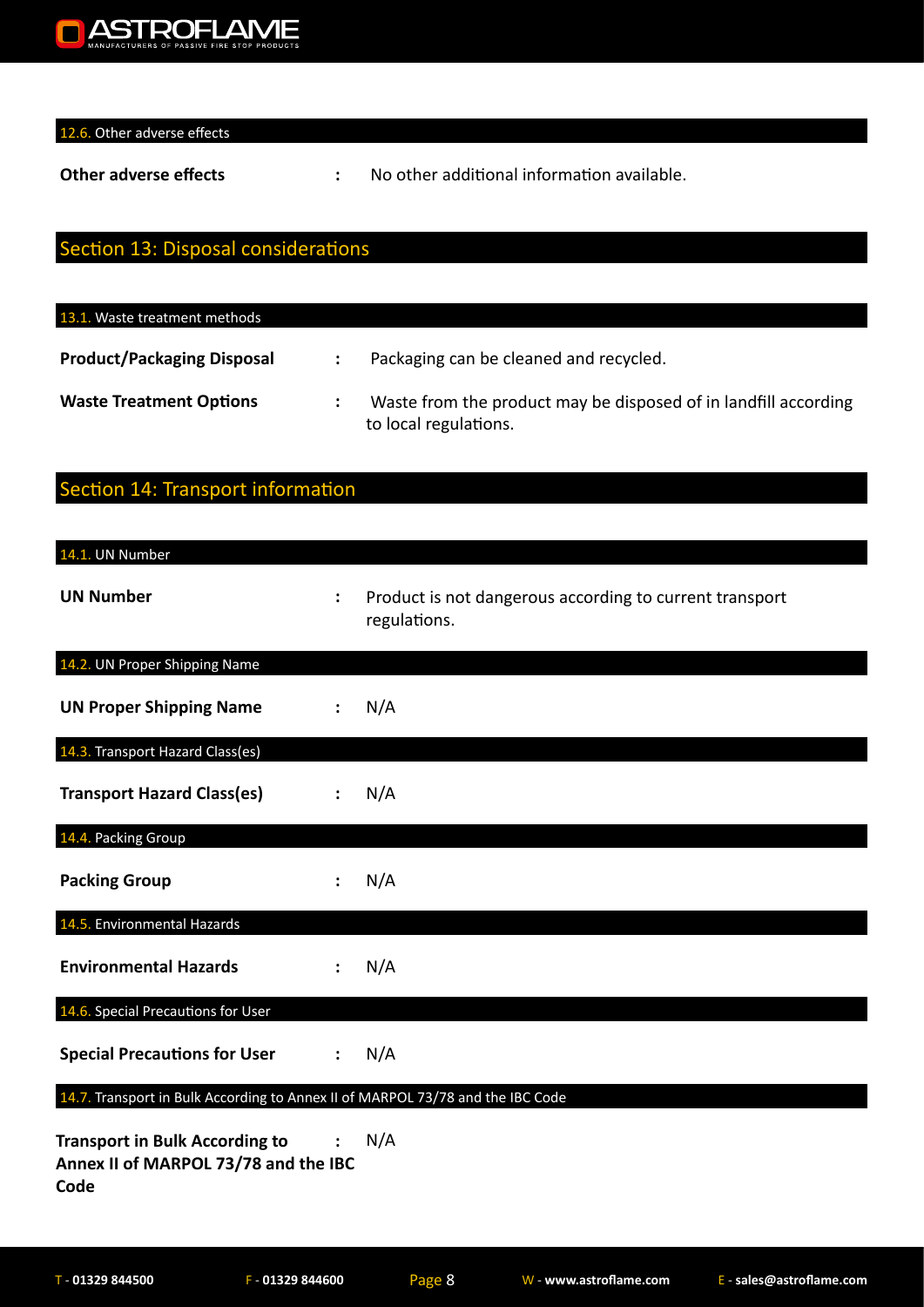# Section 15: Regulatory information

#### 15.1. Safety, health and environmental regulations/legislation specific for the substance or mixture

| <b>EU Regulations</b>             | Regulation (EC) No 1907/2006, 18th December 2006, on<br>Regulation, Evaluation, Authorisation and Restriction of Chemicals<br>(REACH).                    |
|-----------------------------------|-----------------------------------------------------------------------------------------------------------------------------------------------------------|
|                                   | Regulation (EC) No 1272/2008, 20th January 2009, on<br>Classification, Labelling and Packaging of Substances and Mixtures<br>(OJL 353).                   |
|                                   | The 7th Adaption of Technical Progress (ATP) to Regulation (EC)<br>No 1272/2008 was published on 15th July 2015.                                          |
| <b>Worker Protection</b>          | In accordance with the following directives and their<br>amendments:                                                                                      |
|                                   | Council Directive 89/391/EEC, 12th June 1989 on the Introduction<br>of measures to encourage improvements in the health and safety<br>of workers at work. |
|                                   | Council Directive 98/24/EC, 7th April 1998 on the Protection of<br>workers from the risks related to chemical agents at work                              |
| 15.2. Chemical safety assessment  |                                                                                                                                                           |
| <b>Chemical Safety Assessment</b> | Available on request                                                                                                                                      |

# Section 16: Other information

| 16.1. Indication of Changes                             |                      |                                    |
|---------------------------------------------------------|----------------------|------------------------------------|
| <b>Indication of Changes</b>                            | $\ddot{\phantom{a}}$ | All sections updated October 2016. |
| 16.2. Abbreviations and Acronyms                        |                      |                                    |
| <b>Abbreviations and Acronyms</b>                       | $\ddot{\phantom{a}}$ | None used.                         |
| 16.3. Key Literature References and Sources of Data     |                      |                                    |
| <b>Key Literature References</b><br>and Sources of Data | $\bullet$            | See main sections.                 |